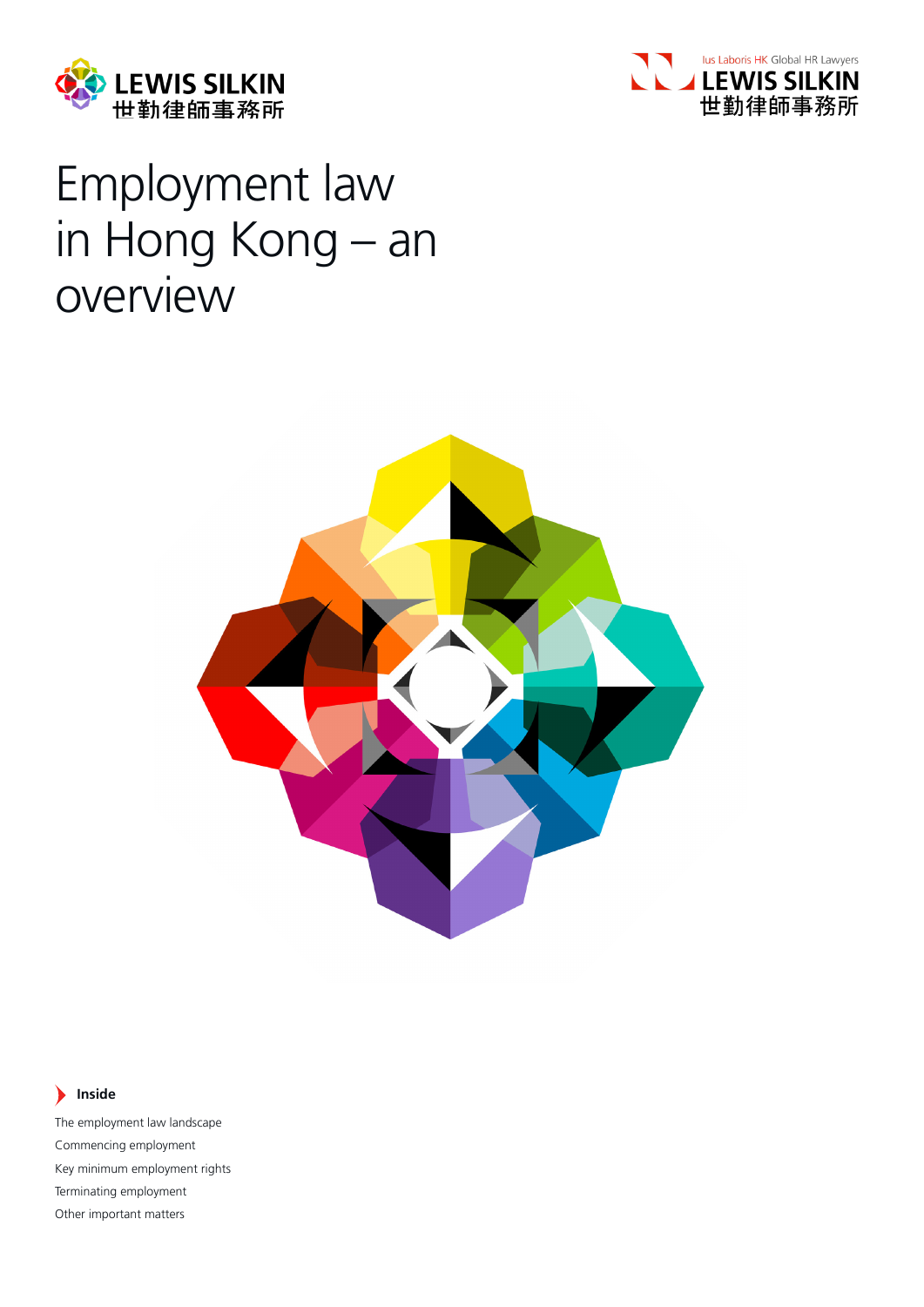

# **Introduction**

With its historical ties with the West and reputation as a "gateway" to Mainland China, it is not surprising that Hong Kong is already home for many Western companies and is top of the list for those wishing to expand into Asia Pacific. This in-brief provides an overview of employment law in Hong Kong.

Our Hong Kong office was opened to meet a growing demand from many of our clients for coordinated employment and immigration/global mobility support across the Asia Pacific region (including in Hong Kong itself).

This publication provides general guidance only: expert advice should be sought in relation to particular circumstances.

# **The employment law landscape**

Although Hong Kong is a Special Administrative Region of China, the employment law environment in both regions in many ways remains poles apart. This is consistent with the concept of "one country, two systems" under which Hong Kong has been granted a degree of autonomy in certain areas since Britain handed back sovereignty to China in 1997.

Employment in Hong Kong is significantly less regulated than in China, and indeed many other jurisdictions. Unlike China, Hong Kong has a common law system under which its courts refer to precedents of other common law jurisdictions when making decisions. Hong Kong's labour market is also a lot more flexible than China's. Although certain minimum benefits are provided by statute, freedom of contract largely remains the guiding principle.

# **Commencing employment**

#### **Structuring the employment relationship**

A foreign entity can directly engage employees in Hong Kong and there is no need to set up a local entity in order to do so. However, if the foreign entity is to conduct business in Hong Kong, then its business must be registered for this purpose.

#### **Types of employment**

Employment contracts can be for an open term (i.e. permanent) or a fixed term. If the period of employment is not specified in the contract, it will be deemed to be a "rolling" one month contract once the employee has worked for at least 18 hours per week for a continuous period of four weeks.

While not unheard of, the use of agency or "dispatch" workers is not as common in Hong Kong as in certain other jurisdictions in Asia - no doubt partly due to the fact that it is relatively easy to terminate the employment of permanent employees (see the "Terminating employment" section below).

#### **The employment contract**

There is no requirement for contracts to be in writing, although in practice most are. There is also no particular language that must be used in employment contracts, and English, Chinese or both are most often used.

There is no restriction on the use of probationary periods and they are common, typically ranging from three to six months. Regardless of what the contract says, either party may terminate the contract without notice during the first month of a probationary period.

# **Key minimum employment rights**

The principal statute regulating the employment relationship is the Employment Ordinance ("EO"). Many benefits and protections under the EO are only available to employees who are employed under a continuous contract ("Continuous Employees"). A Continuous Employee must have been employed continuously by the same employer for at least four consecutive weeks, working at least 18 hours in each week. In practice, this excludes a large number of parttime employees from many of the benefits and protections provided by the EO.

# **Working time**

There are no specific laws on working hours. However, a Continuous Employee is entitled to at least one rest day every seven days and to statutory annual leave.

#### **Leave**

Continuous Employees with at least one year's service are entitled to paid annual leave of up to 14 days depending on their length of service. It is also common for employers to provide enhanced contractual leave above the statutory minimum.

There are 12 statutory holidays in Hong Kong. However, only Continuous Employees with at least three months' service are entitled to be paid for these. Many employers also allow an extra five days of paid holiday, known as general holidays.

Continuous Employees accrue a "sickness allowance" at the rate of two paid sickness days for each completed month of service in the first year of employment and four paid sickness days for each completed month of service in subsequent years' employment, up to a maximum number of 120 days. Save for pregnancy related check-ups or treatment, statutory sickness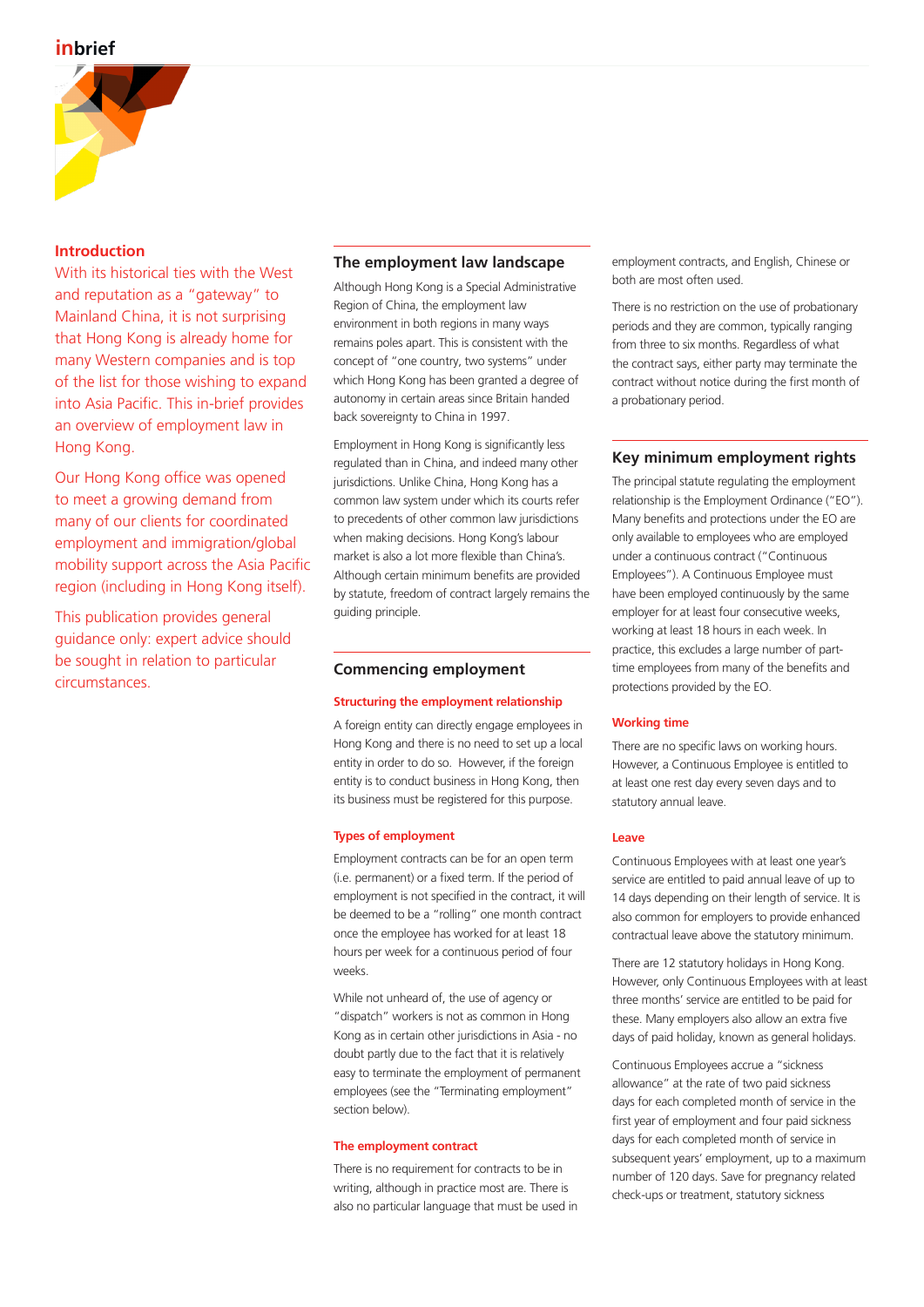

allowance is payable only for sickness-related absences of four or more consecutive days.

Female employees are entitled to 14 weeks' paid maternity leave and male employees are entitled to five days' paid paternity leave, if certain eligibility criteria are met - including being a Continuous Employee.

#### **Pay and social security**

Hong Kong has had a statutory minimum wage since 2011, which is currently HK\$37.50 an hour. Payment of Hong Kong tax is the employee's responsibility and employers are not generally required to withhold tax through the payroll system.

The default statutory pension fund scheme is called the Mandatory Provident Fund ("MPF"). An employer is generally required to enrol an employee into a MPF scheme within the first 60 days of employment. Both the employer and employee must contribute a minimum of 5% of the employee's pay into the fund, subject to a statutory cap ofHK\$1,500.

Hong Kong employees are not entitled to a bonus unless it is expressly provided for in the employment contract. Some employers pay an automatic bonus of one month's salary at Chinese New Year, although this is increasingly being replaced by performance-related bonuses.

# **Terminating employment**

Terminating employment is relatively straightforward in Hong Kong. An employer is not required to give a reason for termination, and the contract can be terminated at any time by the employer giving the notice specified in the contract or by making a payment in lieu of notice. There is no statutory procedure for an employer to follow before terminating employment.

Statutory minimum notice varies depending on the term of the contract, from seven days to one month. The employee can also terminate the contract by making a payment in lieu of notice.

An employer may dismiss an employee without notice in certain limited circumstances, including gross misconduct, although the threshold to justify a summary dismissal is very high.

Despite an employer having considerable freedom in terminating employment, there are some limited protections for employees.

The EO allows a Continuous Employee with at least two years' service to make a claim for remedies against an employer for "unreasonable dismissal" if the employer dismisses the employee to evade liability imposed on the employer by the EO. To defend this claim, the employer must produce a valid reason for the dismissal. These include: the conduct of the employee; the capability or qualifications of the employee for performing the work of the kind he/she was employed by the employer to do; redundancy; or genuine operational requirements. So long as the employer can show such a reason, this should be sufficient to defeat the claim - there is no requirement to show that the termination was reasonable or fair in the circumstances.

Certain categories of employee are also specifically protected from dismissal - including employees who are pregnant and employees who are in receipt of the sickness allowance.

The number of dismissal claims is low by European standards. This is partly because it is relatively easy for employers to successfully defend such claims (except where termination is for a prohibited ground such as pregnancy) and partly because the potential remedies are limited. The remedy for unreasonable dismissal is limited to an employee's unpaid contractual and statutory entitlements.

Statutory severance is payable under the EO to a Continuous Employee with at least two years' service who is dismissed by reason of redundancy or is laid off. The amount is calculated using a statutory formula based on the employee's monthly wages (which is subject to a statutory cap) and period of continuous employment. Long service payments are also payable to Continuous Employees if certain criteria are met, including a minimum of five years' service.

# **Discrimination**

Discrimination or harassment on the grounds of sex, pregnancy, marital status, disability, family status and race are prohibited. Discrimination on the grounds of breastfeeding will also be prohibited from 19 June 2021. There have been a handful of discrimination claims coming

through the courts arising from termination of employment. However, the numbers are very low compared to jurisdictions in North America and Europe.

### **Resolving disputes**

The labour tribunal has exclusive jurisdiction on certain labour issues, including disputes relating to employment contracts and claims about breaches of the EO. Parties are not entitled to legal representation in the tribunal. The government and tribunal encourage parties to resolve disputes through amicable discussions and conciliation. However, conciliation is an optional procedure and not a pre-condition for proceeding to a tribunal hearing.

### **Protecting the business**

It is common for contracts to include noncompetition, non-solicitation and non-poaching restrictions. Such a restriction will be enforceable if it protects the employer's legitimate business interests and goes no further than is reasonably necessary to protect that interest. Depending on the job position, typically, non-competition restrictions of anywhere between three and six months can be enforceable, although courts carefully scrutinise such restrictions. For example, in some cases, even a restriction covering the Central district of Hong Kong has been held to be unreasonably wide.

#### **Employee representation**

Employees are free to join unions but union representation is very low. Hong Kong enjoys relatively harmonious industrial relations.

### **Business transfers**

There is no automatic transfer of employment in business or asset sale situations. The buyer is not obliged to make offers of employment to the seller's employees. However, in case such offers of employment are made, these will generally include keeping continuity of service from the seller, and employment on terms which are the same or no less favourable than those which previously existed between the employee and the seller.